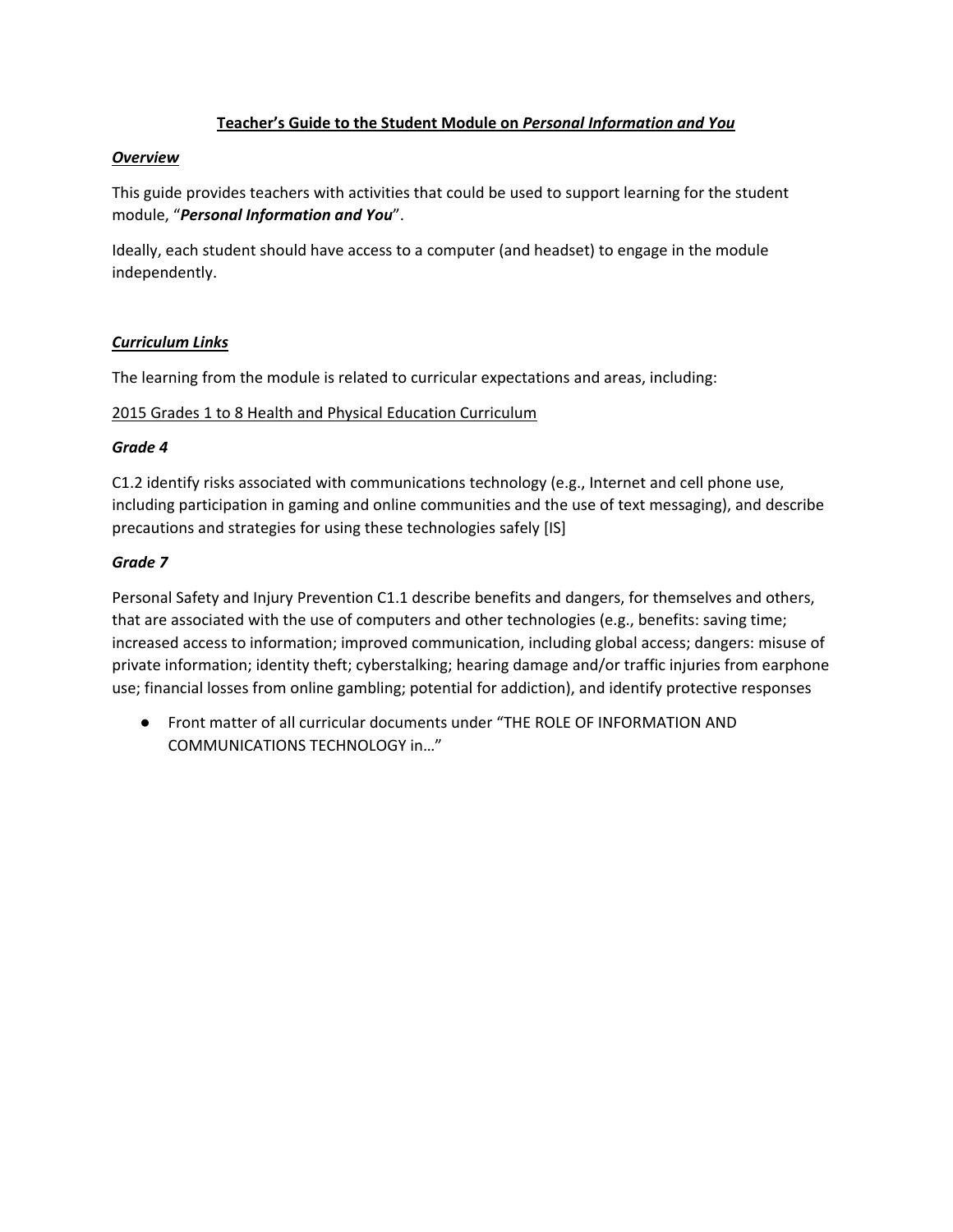## *Before the Module*

## *Anticipation Guide*

An Anticipation Guide is a strategy that is used to activate students' prior knowledge and build curiosity about a new topic. Before engaging in the module, students respond to several statements that challenge or support their preconceived ideas about key concepts that are about to be explored.

Mark whether or not you agree or disagree with each statement on the *left* side of the page. At the end of the module, go back and decide whether you still agree or disagree on the **right** side of the page.

| Agree | <b>Disagree</b> | Statement                                                                                                             | Agree | <b>Disagree</b> |
|-------|-----------------|-----------------------------------------------------------------------------------------------------------------------|-------|-----------------|
|       |                 | As a student, I do not have any rights about my<br>personal information.                                              |       |                 |
|       |                 | If I am taking photos of my friends and putting on<br>SnapChat, I do not need their permission or consent to<br>post. |       |                 |
|       |                 | Each person is only responsible to protect their own<br>privacy.                                                      |       |                 |
|       |                 | What I do online is my own business; I can post<br>whatever I like no matter what anyone else thinks.                 |       |                 |
|       |                 | Anything that can be used to identify a person is<br>considered personal information.                                 |       |                 |

# *After the Module*

### *Review – What is personal information?*

### *Activity 1*

- Students write examples of personal information on sticky notes to make a class anchor chart
- Students write a graffiti anchor chart of examples of personal information
- Students look around the classroom to identify any personal information

### *Activity 2*

- 1. Student groups create a sorting game by providing samples of items with personal information and samples of items that do not contain personal information; then, groups will exchange sorting games to play
- 2. Student groups can also create the "answer key" for their sorting games, including reasons why the items were considered personal information or not.

### *Resources*

To support student understanding of personal information: http://www.privacysense.net/terms/personal-information/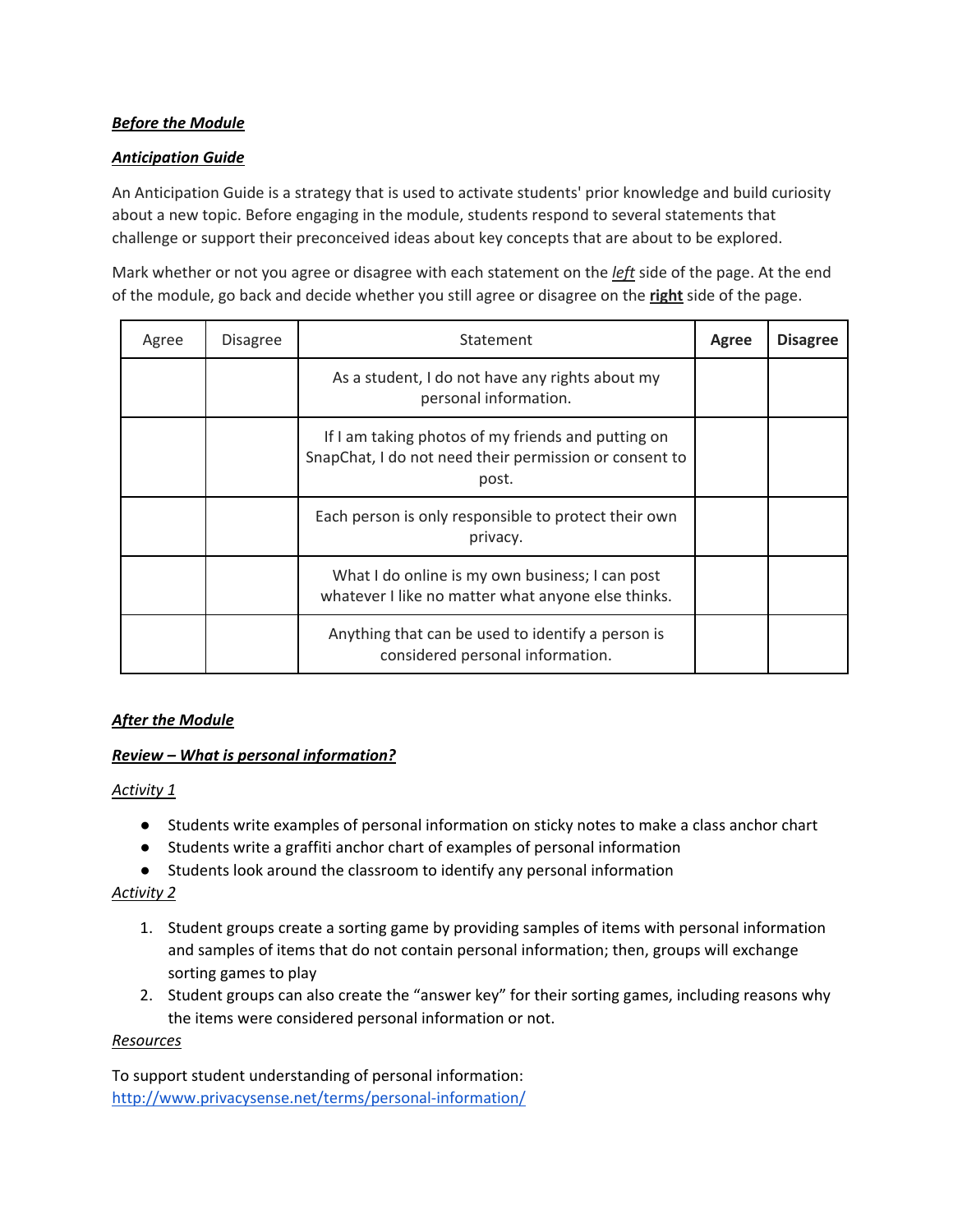# *Review – What is privacy? What are your rights and responsibilities?*

# *Activity 1*

Provide the following information from "FACT SHEET: A summary of the rights under the Convention on the Rights of the Child":

Article 16 (Right to privacy): Children have a right to privacy. The law should protect them from attacks *against their way of life, their good name, their families and their homes.*

Engage students in an inside/outside circle to discuss the following questions:

- How can you help protect your own privacy?
- How can you help protect the privacy of others?

### *Activity 2*

Students can respond to the image "Jack Splatt" or the "Bella's messy room" by:

- Drawing a word web for all of the emotions one would feel if they were Jack or Bella
- Writing a short letter of apology to Jack or Bella for sharing the inappropriate images, which would include an explanation of why sharing the image was inappropriate
- Role playing a conversation between either Jack and Bella or Bella and her mother after the images were shared

#### *Resources*

To support student understanding of responsible behaviour and sharing information and images online:

http://mediasmarts.ca/sites/mediasmarts/files/pdfs/tipsheet/TipSheet\_Think\_Before\_You\_Share\_2.pdf

http://mediasmarts.ca/sites/mediasmarts/files/tip-sheet/tipsheet\_dotherightthing.pdf

https://www.priv.gc.ca/en/about-the-opc/what-we-do/awareness-campaigns-and-events/privacyeducation-for-kids/social-smarts-privacy-the-internet-and-you/

### *Review – What is consent?*

Activity 1

- gallery walk with posters available at http://www.aml.ca/i-agree/
- scavenger hunt (find the user agreements for the various tools, e.g. Twitter, SnapChat) Resource to support further learning and practice about consent and respect:

http://mediasmarts.ca/sites/mediasmarts/files/lesson‐ plans/lesson\_online\_relationships\_respect\_consent.pdf

**Note for Teachers:** Schools have the legal authority to collect student personal information and use it for educating students--as long as only information that is required to do our jobs is collected and nothing more. Parents/guardians need to be aware of the purpose for which information is collected; we accomplish this through the notice of collection that appears on our forms, e.g., the student registration form.